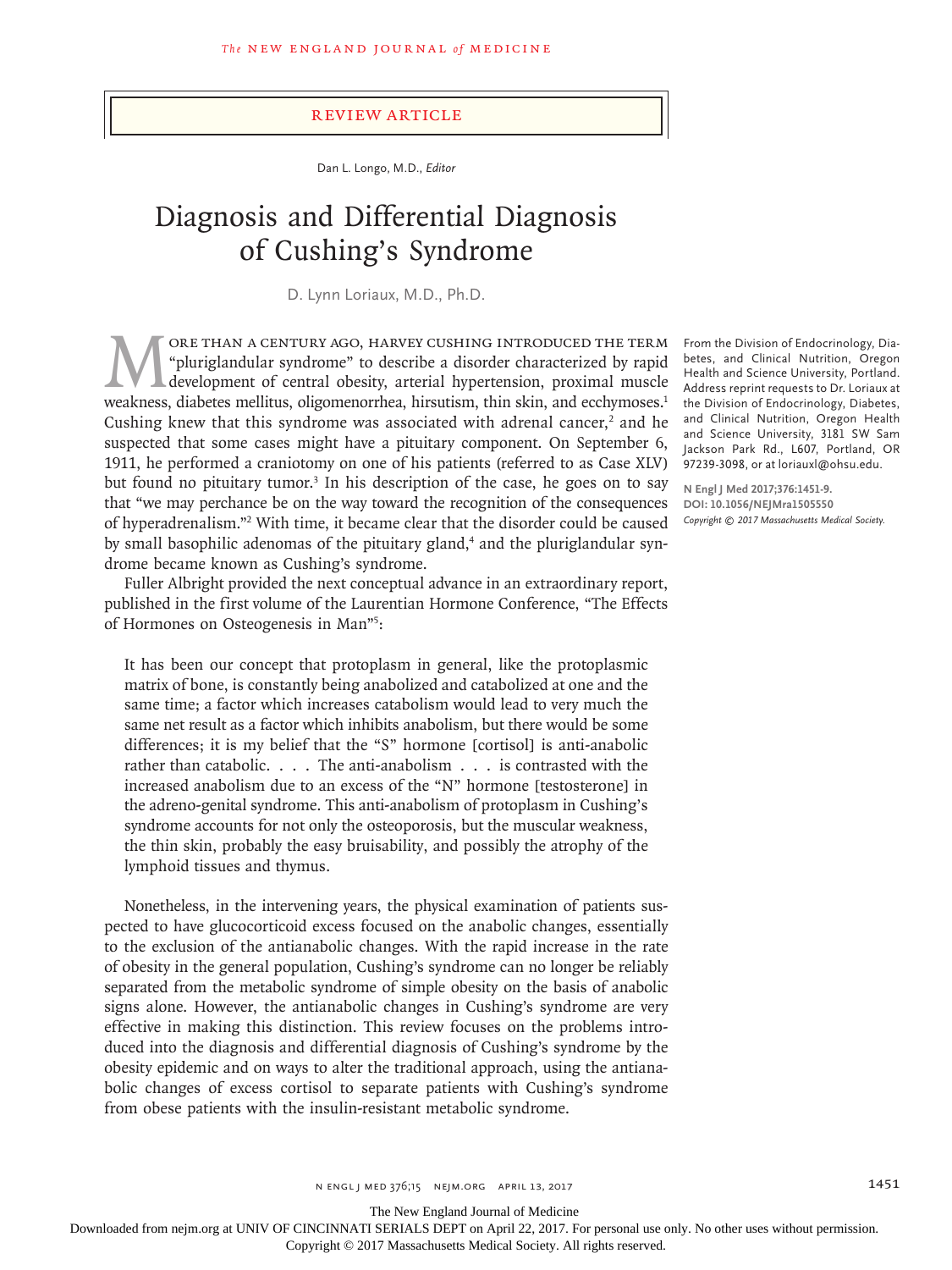## Physical Examination

Andreas Vesalius (1514–1564) published his transformational work on human anatomy, *De Humani Corporis Fabrica Libri Septem*, in 1543. It is the book that corrected many of Galen's anatomical errors. The book was met with considerable hostility. As an example, Jacobus Sylvius (Jacques Dubois, 1478–1555), the world's leading anatomist at the time and Vesalius's former mentor, on being asked his opinion of the work, replied, "Galen is not wrong. It is man that has changed, and not for the better."6 This was not true then, but it is true now.

Approximately one third of the U.S. population is obese. The worldwide prevalence of the metabolic syndrome among obese persons is conservatively estimated at 10%; that is, approximately 12 million people have the obesity-related metabolic syndrome.<sup>7,8</sup> The clinical picture of this syndrome is almost the same as that of Cushing's syndrome.<sup>9,10</sup> The prevalence of undiagnosed Cushing's syndrome is about 75 cases per 1 million population, or 24,000 affected persons. On the basis of these prevalence estimates, the chance that a person with obesity, hypertension, hirsutism, type 2 diabetes, and dyslipidemia has Cushing's syndrome is about 1 in 500. In Harvey Cushing's era, when obesity was rare, making the diagnosis of Cushing's syndrome was the most certain aspect of the management of this disorder. Today, making the diagnosis is the least certain aspect in the care of patients with Cushing's syndrome.

The metabolic syndrome caused by glucocorticoid hypersecretion can be differentiated from the obesity-associated metabolic syndrome with the use of a careful assessment of Albright's antianabolic effects of cortisol. These effects osteopenia, thin skin, and ecchymoses — are present in patients with Cushing's syndrome but not in patients with simple obesity.

Patients in whom osteoporosis is diagnosed radiographically are more likely to have Cushing's syndrome than those who do not have osteoporosis, with a positive likelihood ratio of 11.<sup>11-13</sup> Today, a z score of −2 at the lumbar spine supports this criterion. Skinfold thickness is conveniently measured with an electrocardiographic caliper that has the points dulled with a sharpening stone and the screws tightened so that the gap is maintained when the caliper is removed from the skinfold. The skin over the proximal phalanx of the middle finger of the nondominant hand is commonly used for this measurement (Fig. 1). A thickness of less than 2 mm is considered to be thin skin. Patients who have thin skin are more likely to have Cushing's syndrome, with a positive likelihood ratio of 116 (Fig. 2). $13-15$ Finally, patients who have three or more ecchymoses that are larger than 1 cm in diameter and not associated with trauma such as venipuncture are more likely to have Cushing's syndrome than are patients without such findings, with a positive likelihood ratio of 4.13,16

If we know the prevalence of undiagnosed Cushing's syndrome in the population of persons with the obesity-related metabolic syndrome, we can begin to calculate the probability that a person has Cushing's syndrome, using the likelihood ratios for the antianabolic features observed on physical examination. Likelihood ratios can be converted into probabilities with the use of Bayes' theorem. This conversion is markedly facilitated by the Fagan nomogram for this purpose.<sup>17</sup>

The prevalence of undiagnosed Cushing's syndrome is not known, but it can be estimated. Two persons per 1 million population die from adrenal cancer every year.<sup>18</sup> The current life span for patients with adrenocortical carcinoma, after diagnosis, is between 2 and 4 years.<sup>19,20</sup> Allowing 3 years to make the diagnosis, the prevalence of undiagnosed Cushing's syndrome is 6 cases per million. In most case series of Cushing's syndrome, an average of 8% of patients have adrenal carcinoma.21 If 6 per million is 8% of the group, the total Cushing's syndrome group is 75 persons per million, or 24,000 persons. If all 24,000 patients are included in the metabolic syndrome group, comprising 12 million people, the prevalence of Cushing's syndrome is 0.002, or 0.2%. With a probability of 0.2% and a likelihood ratio of 116 for thin skin, 18 for osteopenia, and 4 for ecchymoses, the probability that a patient with these three findings has Cushing's syndrome is 95%.

### Urinary Free Cortisol

The diagnosis of all endocrine diseases requires a clinical presentation that is compatible with the disease, as well as identification of the pathophysiological cause. An assessment for excess glucocorticoid effects can be made by measuring

1452 **n engl j med 376;15 nejm.org April 13, 2017** 

The New England Journal of Medicine

Downloaded from nejm.org at UNIV OF CINCINNATI SERIALS DEPT on April 22, 2017. For personal use only. No other uses without permission.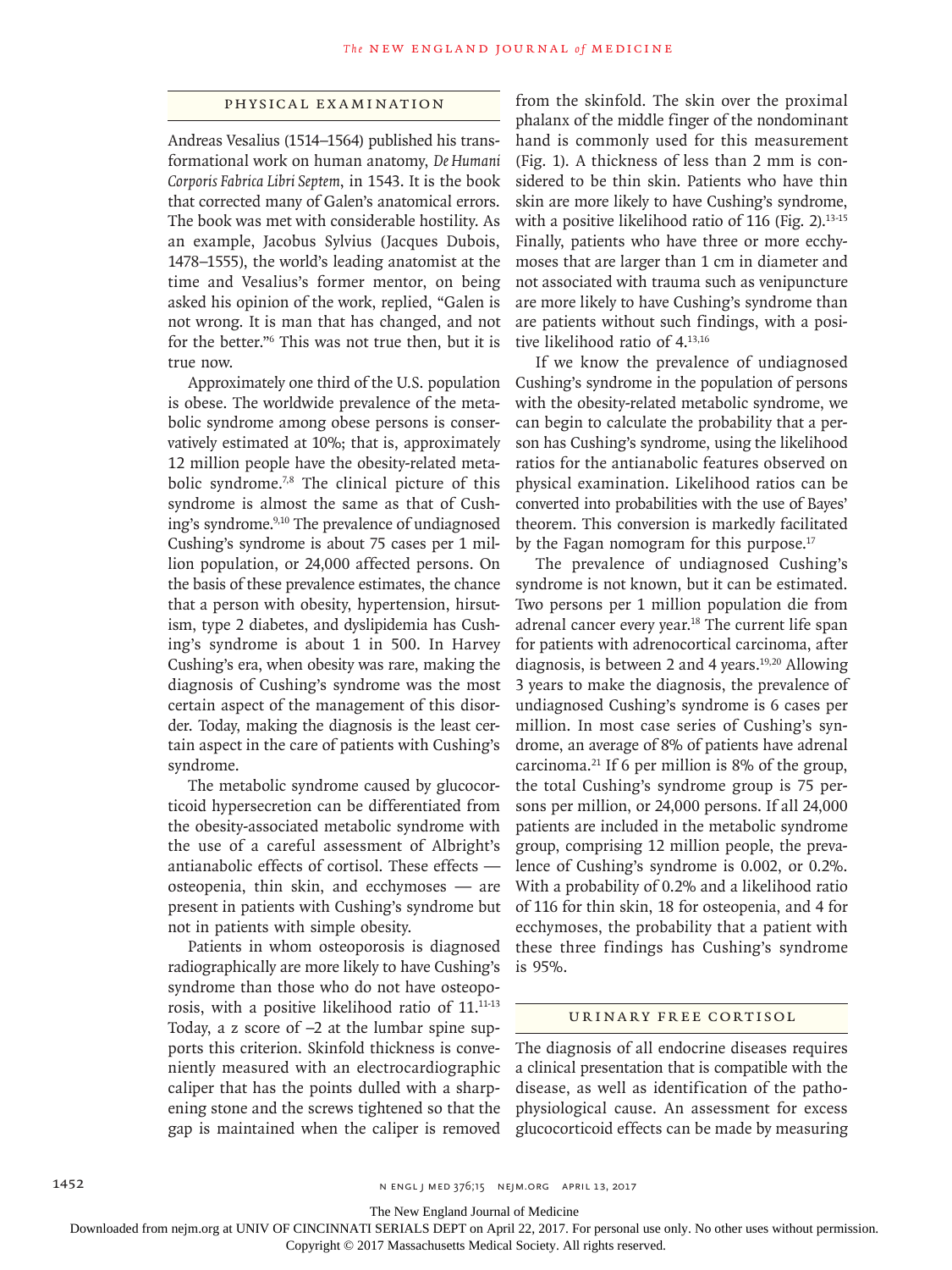

the 24-hour urinary free cortisol level.<sup>22</sup> There are two kinds of free cortisol: plasma proteinunbound cortisol and cortisol unconjugated to sulfuric or hyaluronic acid. Protein-unbound cortisol is filtered in the glomerulus and then reabsorbed in the collecting system. About 3% of filtered cortisol ends up in the urine. This free cortisol in the urine is unconjugated. Thus, the urinary free cortisol level is a direct reflection of the free, bioactive cortisol level in plasma. The free cortisol level is quantified in a 24-hour urine sample by averaging the increased secretion of cortisol in the morning and the decreased secretion in the afternoon and at night. Urinary creatinine is also measured to determine whether the collection is complete. Creatinine levels of less than 1.5 g per day for men and less than 1 g per day for women indicate incomplete collection, and the test should be repeated in patients with these levels.

Unconjugated cortisol can be extracted directly from urine with a nonpolar lipid solvent. After extraction, the cortisol is purified by means of high-pressure liquid chromatography and then quantified with a binding assay, usually radioimmunoassay. Free cortisol also can be quantitated directly by means of mass spectroscopy. The urinary free cortisol assay of choice uses highpressure liquid chromatographic separation followed by mass spectrometric quantitation.<sup>23</sup> With the use of this assay, the urinary free cortisol level in healthy adults ranges from 8 to 51  $\mu$ g per 24 hours (mean [±SD], 23±8). Clinical depression increases urinary free cortisol excretion, and most studies show that the level of urinary free cortisol ranges from 10 to 60  $\mu$ g per day in patients with typical clinical signs and symptoms of depression. If we use 60  $\mu$ g per day as the cutoff between normal values (<60  $\mu$ g per day) and elevated values ( $\geq 60 \mu g$  per day), urinary free

n engl j med 376;15 nejm.org April 13, 2017 1453

The New England Journal of Medicine

Downloaded from nejm.org at UNIV OF CINCINNATI SERIALS DEPT on April 22, 2017. For personal use only. No other uses without permission.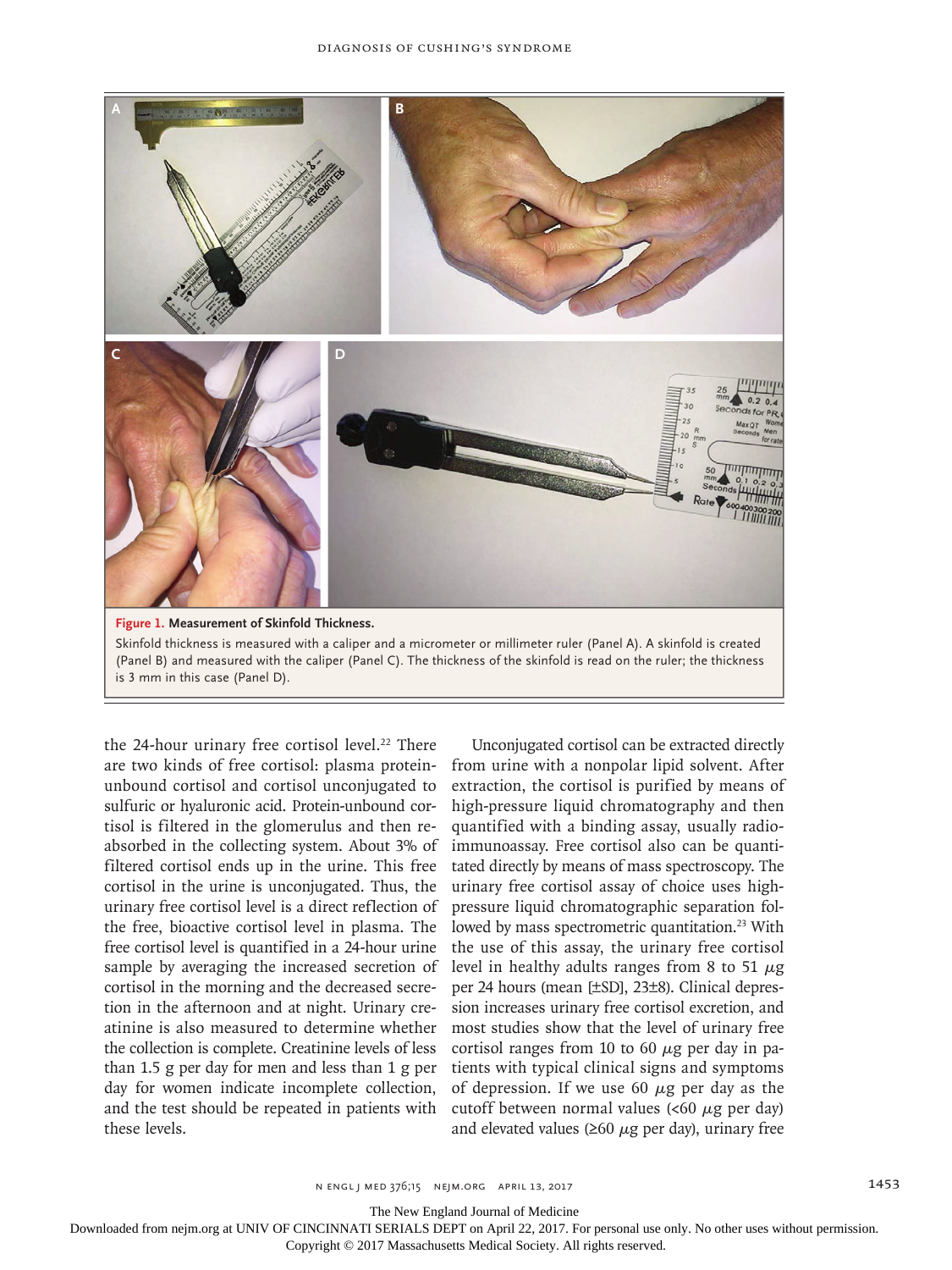

cortisol excretion of 62  $\mu$ g per day or more has a positive likelihood ratio of  $11.^{24}$  Thus, in a patient presenting with obesity, hypertension, type 2 diabetes, and hirsutism who has thin skin, osteopenia, ecchymoses, and an elevated urinary free cortisol level, the probability of Cushing's syndrome is 1 (100%). For such patients, the clinician should move directly to a differential diagnostic evaluation.

#### Dexamethasone-Suppression Test

The dexamethasone-suppression test is commonly used in the diagnosis of Cushing's syndrome. This test was developed by Grant Liddle in the early 1960s as a differential diagnostic test to separate corticotropin-dependent from corticotropin-independent Cushing's syndrome. This is now done by measuring the plasma corticotropin level. Unfortunately, dexamethasone suppression has continued to be used as a screening test for Cushing's syndrome.

The control group for this test comprises patients with obesity and depression in whom cortisol secretion is not suppressed in response to an oral dose of 1 mg of dexamethasone at midnight. Of the current U.S. population of 360 million people, approximately one third (120 million people) are obese. Of those who are obese, 10% (12 million people) have depression. In half these

patients (6 million people), the plasma cortisol level will not be suppressed in response to a dexamethasone challenge. On the basis of my estimate of the current prevalence of undiagnosed Cushing's syndrome (24,000 cases) and the estimate of the at-risk population (6 million persons), the positive predictive value of the dexamethasone-suppression test is only 0.4%. Thus, this test should not influence what the physician does next and should no longer be used for this purpose.

## **OUTLIERS**

For patients with convincing evidence of Cushing's syndrome on physical examination and an elevated 24-hour urinary free cortisol level, the differential diagnostic process outlined below should be initiated. However, a small group of patients will not meet these criteria.

Some patients have a strongly positive physical examination but low or zero urinary free cortisol excretion. Plasma corticotropin levels are suppressed in these patients. These patients are receiving exogenous glucocorticoids. The glucocorticoid must be identified, and a plan must be made for its discontinuation. Sometimes the glucocorticoid is being given by proxy (e.g., by a parent to a child), and no history of glucocorticoid administration can be found. Nevertheless, the glucocorticoid must be identified and discontinued.

Other patients have few or no clinical signs of Cushing's syndrome but do have elevated urinary free cortisol excretion. Plasma corticotropin is measurable in these patients. They are usually identified during an evaluation for arterial hypertension. All such patients should undergo inferior petrosal sinus sampling to determine the source of corticotropin secretion. Ectopic sources are almost always neoplastic and are usually in the chest.25 Patients with eutopic secretion usually have the syndrome of generalized glucocorticoid resistance.26

Finally, a few patients have convincing findings on physical examination coupled with a normal urinary free cortisol level. In such cases, the clinician should make sure that urinary free cortisol is being measured with high-performance liquid chromatography and mass spectrometry, that renal function is normal, and that the collections are complete. "Periodic" Cushing's syn-

The New England Journal of Medicine

Downloaded from nejm.org at UNIV OF CINCINNATI SERIALS DEPT on April 22, 2017. For personal use only. No other uses without permission.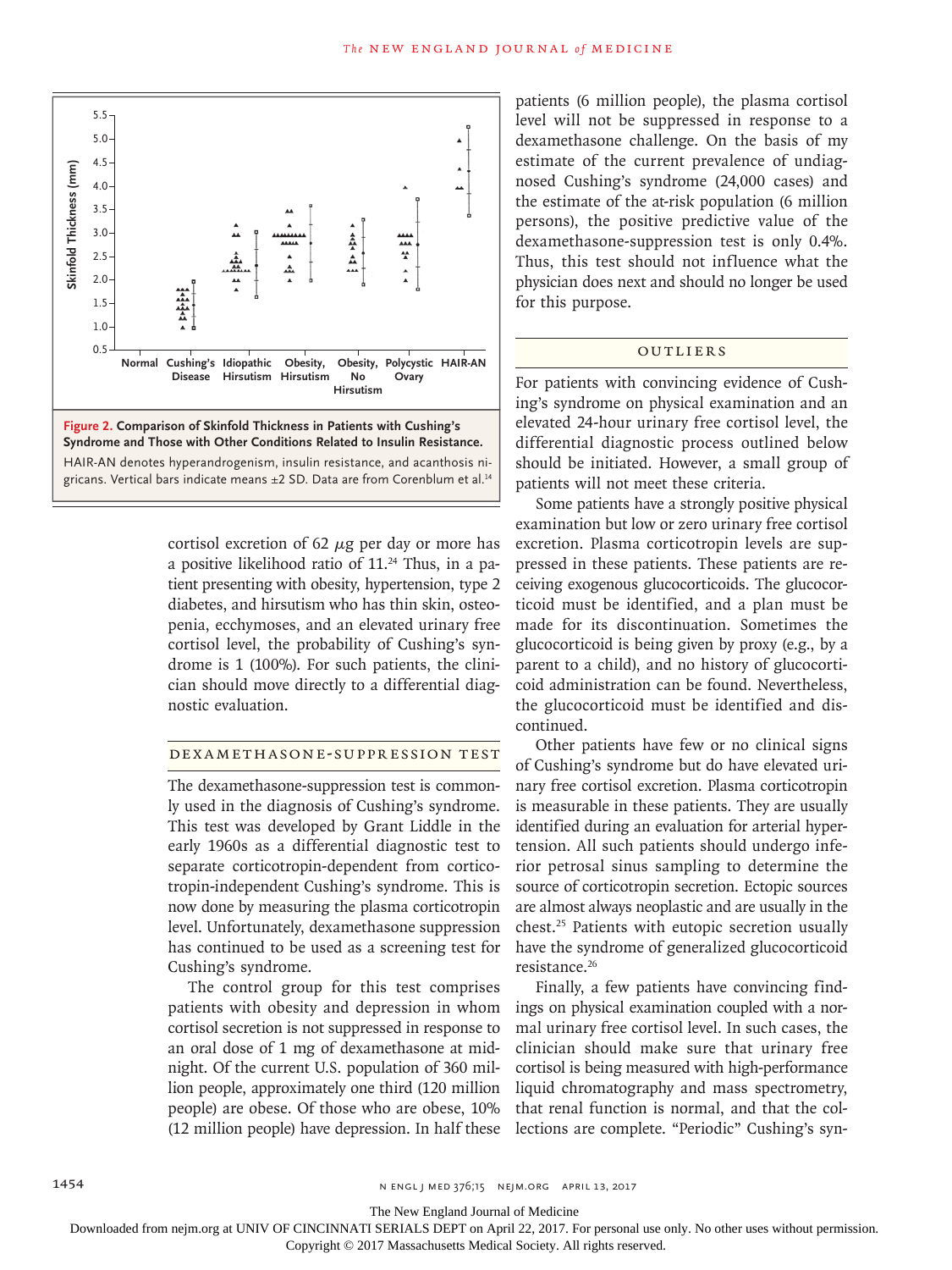drome must be ruled out by measuring urinary free cortisol frequently over the course of a month.27 If these efforts fail, the patient should be followed for a year, with urinary free cortisol measurements performed frequently. No additional tests should be performed until the situation is sorted out. More tests would be likely to lead to an unnecessary surgical procedure.

## Differential Diagnosis

The differential diagnosis of Cushing's syndrome is shown in Figure 3. If plasma corticotropin is measurable, the disease process is corticotropindependent. If corticotropin is not measurable, the process is corticotropin-independent.

Corticotropin-dependent causes of Cushing's syndrome are divided into those in which the corticotropin comes from the pituitary (eutopic causes) and those in which the corticotropin comes from elsewhere (ectopic causes). This differentiation is made with the measurement of corticotropin in inferior petrosal sinus plasma and the simultaneous measurement of corticotropin in peripheral (antecubital) plasma immediately after corticotropin-releasing hormone stimulation of pituitary corticotropin secretion. In samples obtained 4, 6, and 15 minutes after stimulation with corticotropin-releasing hormone, eutopic corticotropin secretion is associated with a ratio of the central-plasma corticotropin level to the peripheral-plasma corticotropin level of 3 or more. Ectopic corticotropin secretion is associated with a central-to-peripheral corticotropin ratio of less than 3. The positive predictive value of this test is 1 (Fig. 4). $^{28}$ 

Although some authorities suggest that inferior petrosal sinus sampling can safely be bypassed in patients with corticotropin-dependent Cushing's syndrome and a well-defined pituitary adenoma, I disagree. The incidence of nonfunctioning pituitary microadenomas is between 15% and  $40\%$ .<sup>29</sup> This means that up to  $40\%$  of patients with ectopic secretion of corticotropin have an incidental pituitary abnormality. If it is assumed that the pituitary abnormality is responsible for corticotropin secretion, 15 to 40% of patients with ectopic secretion of corticotropin will be misdiagnosed and submitted to a transsphenoidal exploration of the sella turcica and pituitary gland. The prevalence of ectopic corticotropin secretion in the population of patients

with undiagnosed Cushing's syndrome is about 10%, accounting for 2400 patients. Up to 40% of these patients, or 960, have an incidental pituitary tumor. The mortality associated with transsphenoidal microadenomectomy is 1%.30 If all 360 to 960 patients undergo this procedure, there will be up to 10 deaths from an operation that can have no benefit. For this reason alone, all patients with corticotropin-dependent Cushing's syndrome should undergo inferior petrosal sinus sampling to confirm the source of corticotropin secretion before any surgical intervention is contemplated.

Patients with eutopic corticotropin secretion are almost certain to have a corticotropin-secreting pituitary microadenoma. An occasional patient will have alcohol-induced pseudo–Cushing's syndrome. The slightest suggestion of alcoholism should lead to a 3-week abstinence period before any surgery is considered.<sup>31</sup>

Patients with ectopic corticotropin secretion are first evaluated with computed tomography (CT) or magnetic resonance imaging (MRI) of the chest. In two thirds of these patients, a tumor will be found.<sup>25</sup> If nothing is found in the chest, MRI of the abdominal and pelvic organs is performed. If these additional imaging studies are also negative, there are two options: bilateral adrenalectomy or blockade of cortisol synthesis. If blockade is chosen, the patient should undergo repeat scanning at 6-month intervals.<sup>32</sup> If no source is found by the end of the second year, it is unlikely that the source will ever be found, and bilateral adrenalectomy should be performed for definitive treatment (Doppman JL: personal communication).

Corticotropin-independent Cushing's syndrome is usually caused by an adrenal neoplasm. Benign tumors tend to be small (<5 cm in diameter) and secrete a single hormone, cortisol. The contralateral adrenal gland is suppressed by the cortisol secreted from the tumorous gland. If the value for Hounsfield units is less than 10 and the washout of contrast material is greater than 60% at 15 minutes, the tumor is almost certainly benign.33 Such tumors can be treated successfully with laparoscopic adrenalectomy.

The syndromes of micronodular and macronodular adrenal dysplasia usually affect both adrenal glands. The nodules secrete cortisol. Corticotropin is suppressed, as is the internodular tissue of the adrenal glands. Percutaneous bilat-

The New England Journal of Medicine

Downloaded from nejm.org at UNIV OF CINCINNATI SERIALS DEPT on April 22, 2017. For personal use only. No other uses without permission.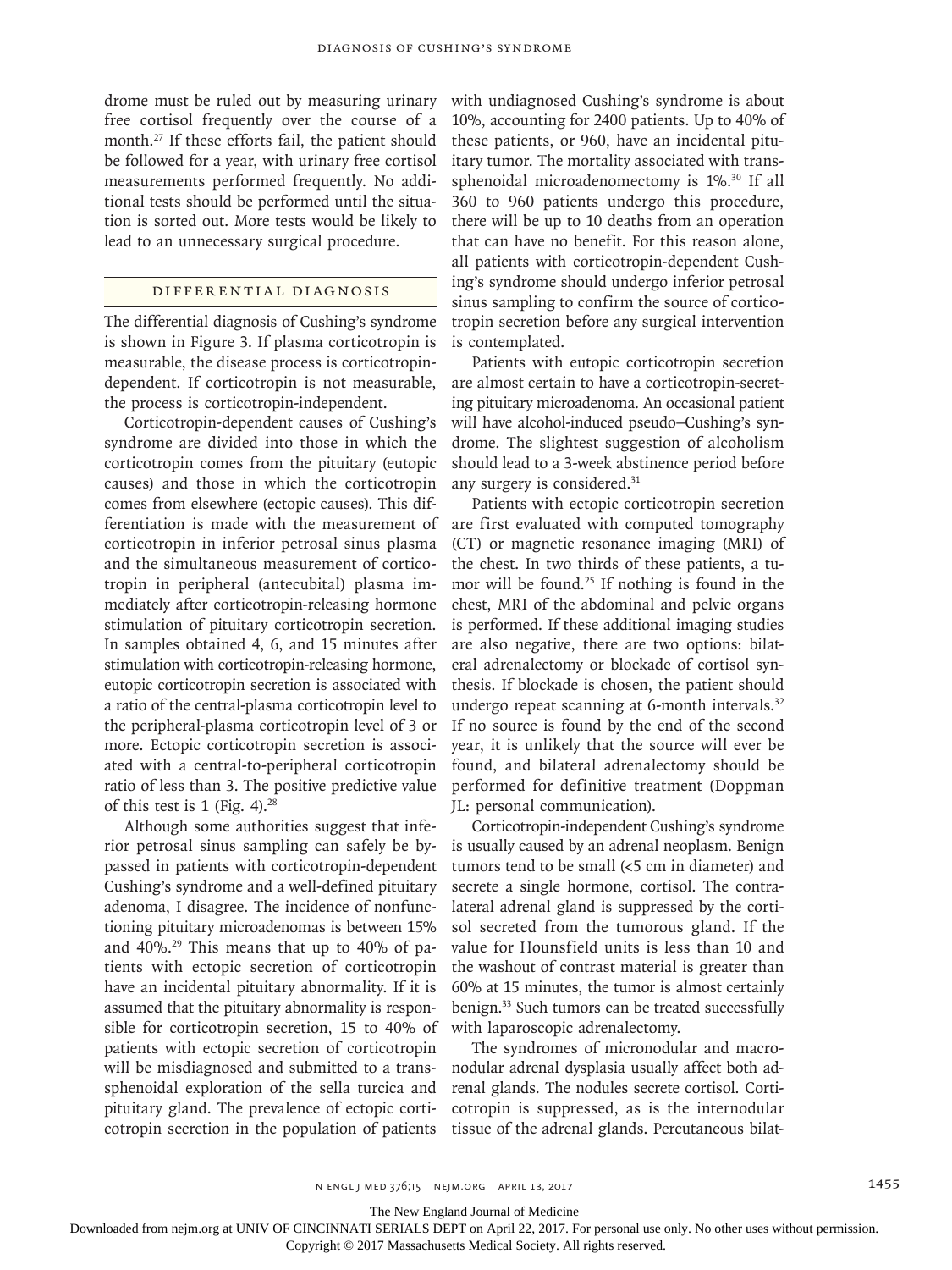#### **The NEW ENGLAND JOURNAL of MEDICINE**



Every branch point is associated with a test that will govern what the physician does next. No test should be deleted from the evaluation, and no test should be added to the evaluation.

and mineralocorticoid treatment, is curative.

eral adrenalectomy, followed by glucocorticoid almost always malignant. Surgical removal of all Adrenal tumors secreting more than one hor-search for metastases. If metastases are found, mone (i.e., cortisol and androgen or estrogen) are they should be removed. This usually requires an detectable disease is indicated, as is a careful

1456 n engl j med 376;15 nejm.org April 13, 2017

The New England Journal of Medicine

Downloaded from nejm.org at UNIV OF CINCINNATI SERIALS DEPT on April 22, 2017. For personal use only. No other uses without permission.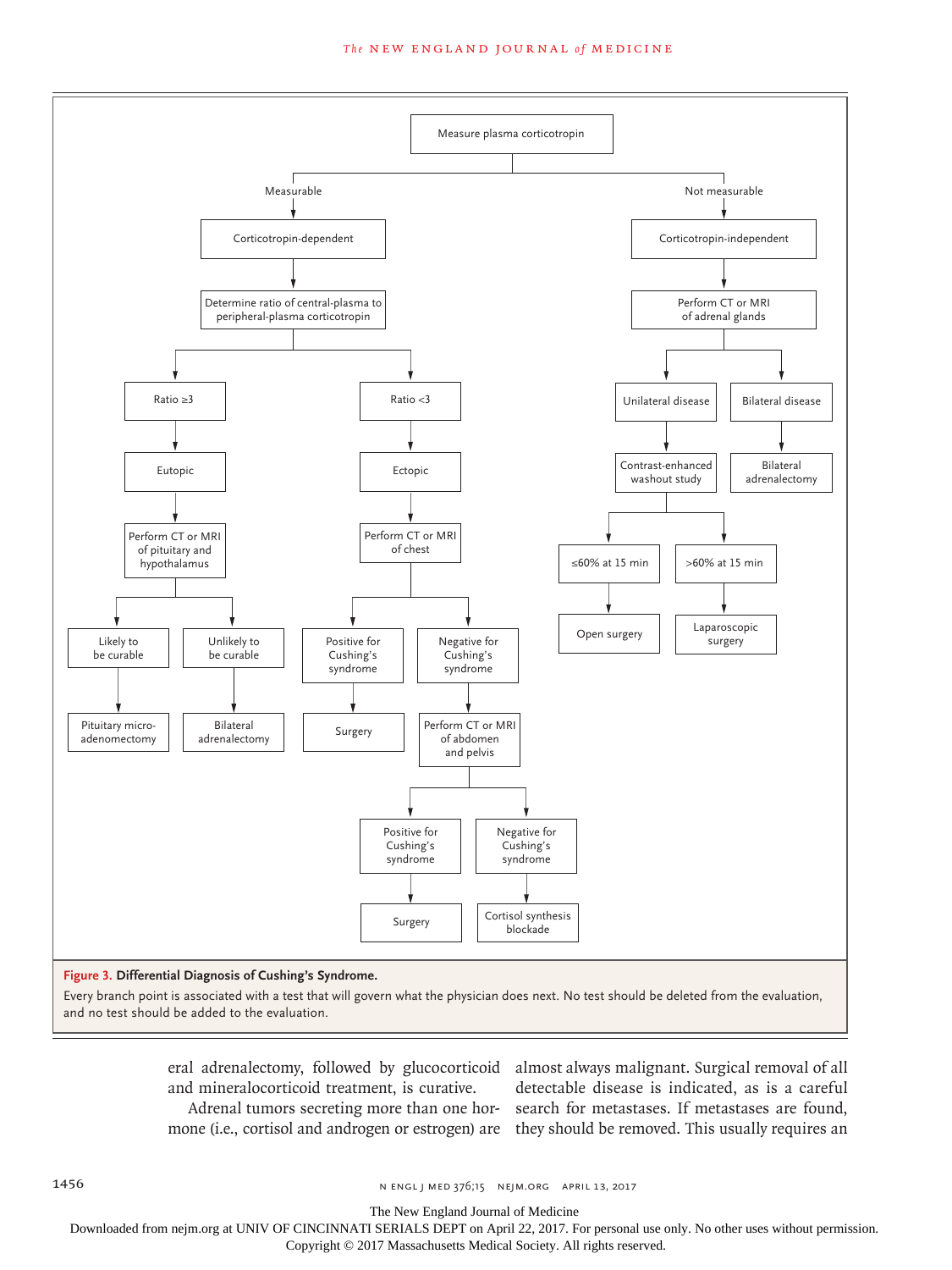

open adrenalectomy. It goes without saying that and fludrocortisone (Florinef), at a dose of 100  $\mu$ g adrenal tumors, nodules, and metastases should be treated by the most experienced endocrine cancer surgeon available.

If the plasma cortisol level on the morning after a transsphenoidal microadenomectomy is 0, the operation was a success. The patient should be treated with oral hydrocortisone, at a dose of 12 mg per square meter of body-surface area once a day in the morning, and a tetracosactide (Cortrosyn) stimulation test should be performed at 3-month intervals. When the tetracosactidestimulated plasma cortisol level is higher than 20  $\mu$ g per deciliter (551  $\mu$ mol per liter), cortisol administration can be stopped. The same rule applies in the case of a unilateral adrenalectomy. If the adrenalectomy is bilateral, cortisol, at a dose of 12 to 15 mg per square meter per day,

per day, should be prescribed as lifelong therapy.

#### **SUMMARY**

The obesity epidemic has led to necessary changes in the evaluation and treatment of patients with Cushing's syndrome. The most dramatic change is the emphasis on the antianabolic alterations in Cushing's syndrome, which can provide a strong basis for separating patients with Cushing's syndrome from the more numerous patients with obesity and the metabolic syndrome. More can be done along these lines. Likelihood ratios are known for proximal muscle weakness and can be known for brain atrophy and growth failure in children.

The dexamethasone-suppression test, although

The New England Journal of Medicine

Downloaded from nejm.org at UNIV OF CINCINNATI SERIALS DEPT on April 22, 2017. For personal use only. No other uses without permission.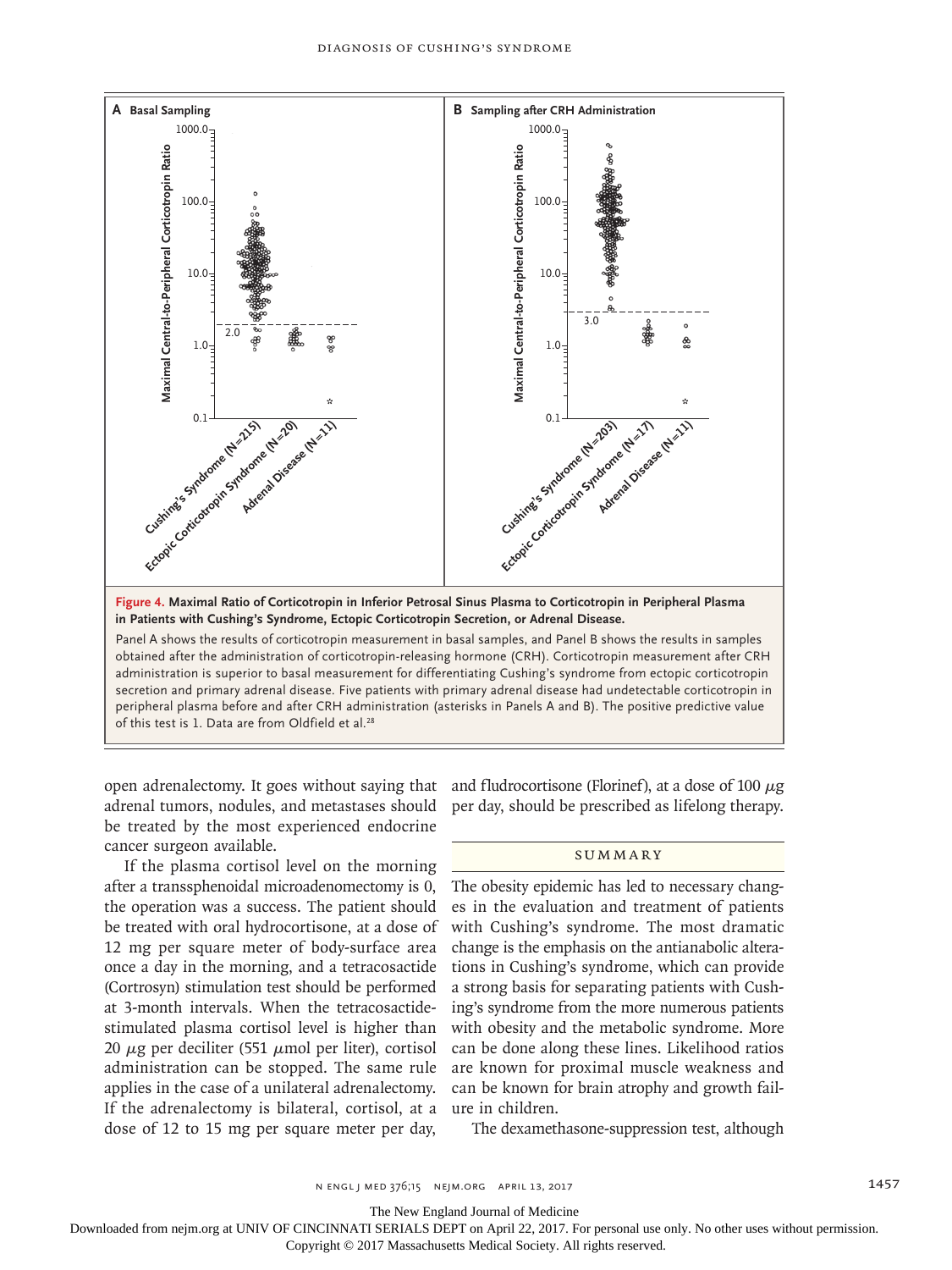still very popular, no longer has a role in the evaluation and treatment of patients with Cushing's syndrome. Only three biochemical tests are needed: urinary free cortisol, plasma corticotropin, and plasma cortisol measurements. Urinary free cortisol excretion is the test that confirms the clinical diagnosis of Cushing's syndrome. To be trustworthy, it must be performed in the most stringent way, with the use of high-pressure liquid chromatography followed by mass spectrometric quantitation of cortisol. Measurement of plasma corticotropin is used to separate corticotropin-dependent from corticotropin-independent causes of Cushing's syndrome and to separate eutopic from ectopic secretion of corticotropin. Inferior petrosal sinus sampling should be performed in all patients with corticotropin-dependent Cushing's syndrome because of the high prevalence of nonfunctioning incidental pituitary adenomas among such patients. Measurement of plasma cortisol has only one use: determining the success or failure of transsphenoidal microadenomectomy or adrenalectomy. If the plasma cortisol level is not measurable on the morning after the operation ( $\lt5 \mu$ g per deciliter [138  $\mu$ mol per liter]), the procedure was a success; if it is

measurable, the operation failed. The surgeon must not administer intraoperative or postoperative synthetic glucocorticoids until the plasma cortisol level has been measured.

Successful evaluation of a patient who is suspected of having Cushing's syndrome requires an endocrinologist who is skilled in physical diagnosis. Also required is a laboratory that measures urinary free cortisol using high-performance liquid chromatography and mass spectrometry and that can measure plasma cortisol and plasma corticotropin by means of radioimmunoassay.

Inferior petrosal sinus sampling is performed by an interventional radiologist. The treatment for all causes of Cushing's syndrome, other than exogenous glucocorticoids, is surgical, and neurosurgeons, endocrine surgeons, and cancer surgeons are needed. This level of multidisciplinary medical expertise is usually found only at academic medical centers. Thus, most, if not all, patients with Cushing's syndrome should be referred to such a center for treatment.

No potential conflict of interest relevant to this article was reported.

Disclosure forms provided by the author are available with the full text of this article at NEJM.org.

#### **References**

**1.** Cushing H. The pituitary body and its disorders: clinical states produced by disorders of the hypophysis cerebri. Philadelphia: J.B. Lippincott, 1912:2.

**2.** Cushing H. The pituitary body and its disorders: clinical states produced by disorders of the hypophysis cerebri. Philadelphia: J.B. Lippincott, 1912:94.

**3.** Cushing H. The pituitary body and its disorders: clinical states produced by disorders of the hypophysis cerebri. Philadelphia: J.B. Lippincott, 1912:93.

**4.** Cushing H. The basophil adenomas and their clinical manifestations (pituitary basophilism). Bull Johns Hopkins Hosp 1932;50:137-95.

**5.** Albright F. The effect of hormones on osteogenesis in man. Recent Prog Horm Res 1947;1:293-353.

**6.** Garrison FH. History of medicine. Philadelphia: W.B. Saunders, 1922:216.

**7.** Cameron AJ, Shaw JE, Zimmet PZ. The metabolic syndrome: prevalence in worldwide populations. Endocrinol Metab Clin North Am 2004;33:351-75.

**8.** Lee WY, Park JS, Noh SY, Rhee EJ, Kim SW, Zimmet PZ. Prevalence of the metabolic syndrome among 40,698 Korean metropolitan subjects. Diabetes Res Clin Pract 2004;65:143-9.

**9.** Reaven GM. Banting Lecture 1988:

role of insulin resistance in human disease. Diabetes 1988;37:1595-607.

**10.** DeFronzo RA, Ferrannini E. Insulin resistance: a multifaceted syndrome responsible for NIDDM, obesity, hypertension, dyslipidemia, and atherosclerotic cardiovascular disease. Diabetes Care 1991;14:173-94.

**11.** van der Eerden AW, den Heijer M, Oyen WJ, Hermus AR. Cushing's syndrome and bone mineral density: lowest Z scores in young patients. Neth J Med 2007;65:137-41.

**12.** Leong GM, Mercado-Asis LB, Reynolds JC, Hill SC, Oldfield EH, Chrousos GP. The effect of Cushing's disease on bone mineral density, body composition, growth, and puberty: a report of an identical adolescent twin pair. J Clin Endocrinol Metab 1996;81:1905-11.

**13.** McGee S. Evidence-based physical diagnosis. 2nd ed. Philadelphia: Elsevier-Saunders, 2012:91.

**14.** Corenblum B, Kwan T, Gee S, Wong NC. Bedside assessment of skin-fold thickness: a useful measurement for distinguishing Cushing's disease from other causes of hirsutism and oligomenorrhea. Arch Intern Med 1994;154:777-81.

**15.** Vague J. The degree of masculine differentiation of obesities: a factor determining predisposition to diabetes, atherosclerosis, gout, and uric calculous disease. Am J Clin Nutr 1956;4:20-34.

**16.** Streeten DH, Stevenson CT, Dalakos TG, Nicholas JJ, Dennick LG, Fellerman H. The diagnosis of hypercortisolism: biochemical criteria differentiating patients from lean and obese normal subjects and from females on oral contraceptives. J Clin Endocrinol Metab 1969;29:1191-211.

**17.** Fagan TJ. Nomogram for Bayes's theorem. N Engl J Med 1975;293:257.

**18.** Allolio B, Fassnacht M. Clinical review — adrenocortical carcinoma: clinical update. J Clin Endocrinol Metab 2006; 91:2027-37.

**19.** Macfarlane DA. Cancer of the adrenal cortex: the natural history, prognosis and treatment in a study of fifty-five cases. Ann R Coll Surg Engl 1958;23:155-86.

**20.** Icard P, Louvel A, Chapuis Y. Survival rates and prognostic factors in adrenocortical carcinoma. World J Surg 1992;16: 753-8.

**21.** Ammini AC, Tandon N, Gupta N, et al. Etiology and clinical profile of patients with Cushing's syndrome: a single center experience. Indian J Endocrinol Metab 2014;18:99-105.

**22.** Wood L, Ducroq DH, Fraser HL, et al. Measurement of urinary free cortisol by

1458 **1458** n engl j med 376;15 nejm.org April 13, 2017

The New England Journal of Medicine

Downloaded from nejm.org at UNIV OF CINCINNATI SERIALS DEPT on April 22, 2017. For personal use only. No other uses without permission.